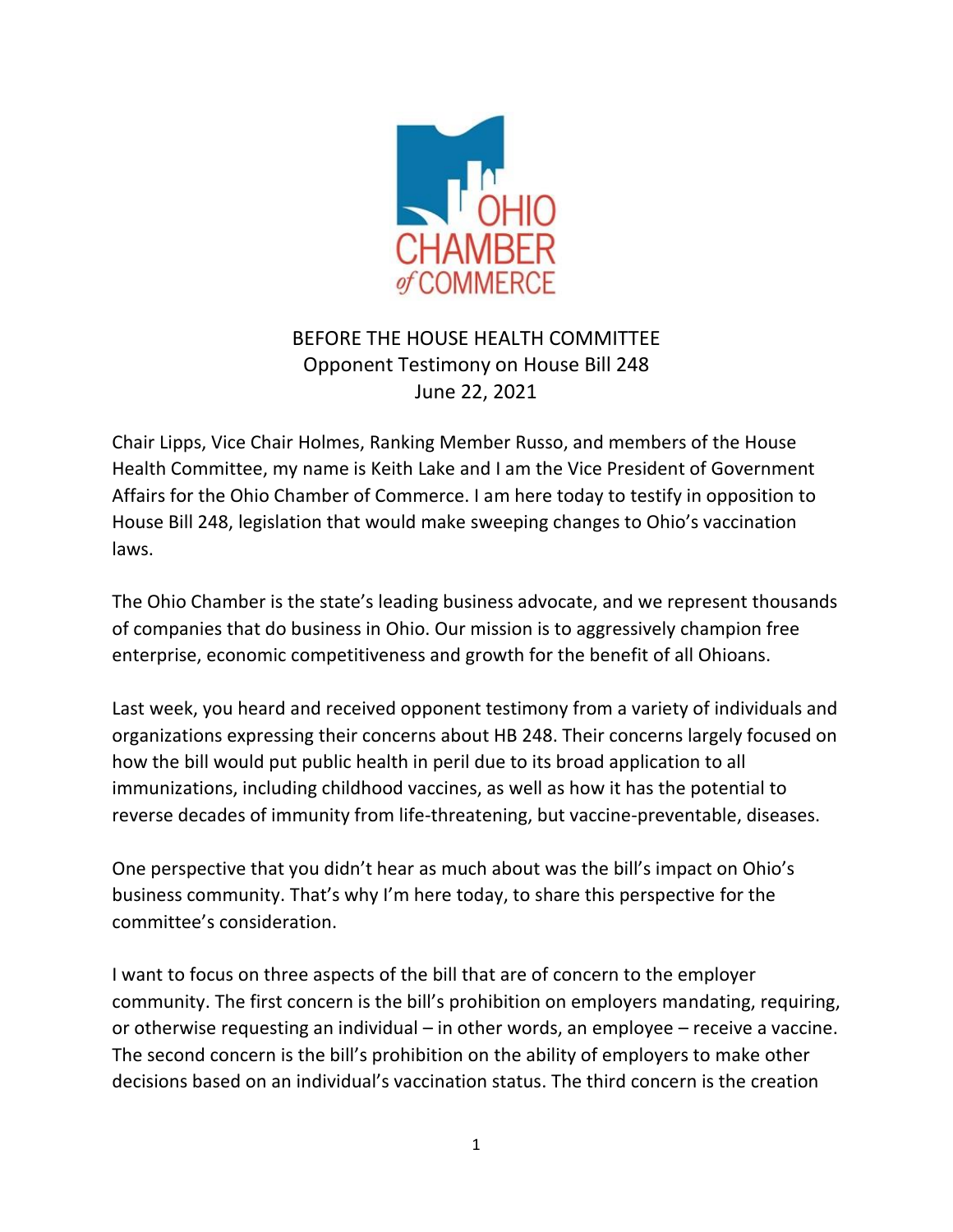of a new cause of action that would allow individuals to sue an employer or business alleged to have violated any of the new prohibitions established by HB 248.

The Ohio Chamber has long been an advocate for allowing employers to manage their workplaces free of undue interference from all levels of government. For example, in 2003, when Ohio legalized concealed carry, the Ohio Chamber urged that businesses be granted the right to decide whether to prohibit or allow the carrying of concealed handguns onto their property. The legislation that was passed acknowledged this private property right of businesses, and still today businesses retain this right.

In 2016, when Ohio legalized medical marijuana, the Ohio Chamber urged the legislation include strong protections for employers so that they could maintain safe workplaces, continue to enforce reasonable human resources policies such as drug-free workplace policies, and make it clear that employers are not required to accommodate an employee's use of medical marijuana. The legislation that was passed included such protections.

Also in 2016, when Ohio was considering a law to prevent municipalities from passing ordinances specifying from where pet stores could acquire the pets they sell, the Ohio Chamber urged the legislature to expand the legislation and give private employers the exclusive right to govern matters concerning work hours, location of work, scheduling, and fringe benefits. The legislature agreed, by amending the bill to grant private employers the authority to regulate all of these employment matters.

And when the legislature, in 2017, considered a bill, somewhat analogous to this bill, to prohibit employers from requiring employees receive a flu vaccine, the Ohio Chamber stood opposed. Ultimately, this bill did not become law.

Interestingly, this 2017 bill to prohibit employers from requiring a flu vaccine included this language:

"It is the intent of the general assembly that the prohibition … shall not be expanded to include vaccination against any disease or illness other than influenza until the overwhelming scientific consensus clearly indicates a present and immediate danger to members of the public who receive the vaccination."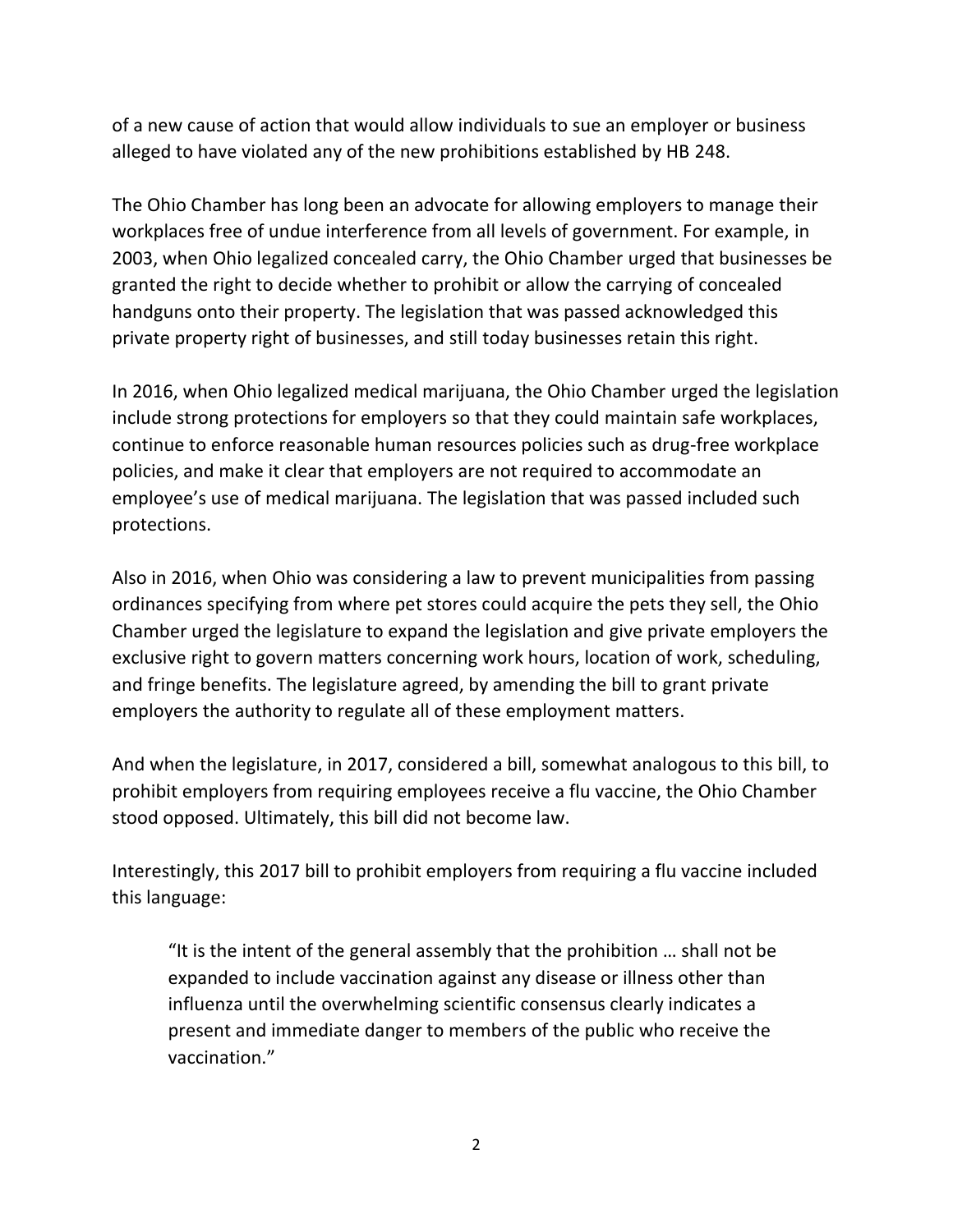Should this flu vaccine bill have been enacted, HB 248 would be at odds with its stated legislative intent. More importantly, HB 248 is inconsistent with the legislature's clear intent in all of the precedents I cited: to protect employers' rights to manage their own places of business, and keep the heavy hand of government from interfering. By threatening employers' rights to implement and enforce safety precautions in their workplaces meant to protect their employees, clients, patrons, and others, HB 248 does exactly the opposite. It also upends Ohio's at-will employment doctrine, which allows an employer to terminate an employee at any time for almost any reason – such as an employee's refusal to comply with a vaccination requirement.

Not every employer – in fact, a small minority of employers – have, or likely ever would, require employees to receive a vaccine – a vaccine of any sort – as a condition of employment. However, when they do, it is not done arbitrarily. It is not a decision entered into lightly, as there are a variety of legal factors employers must consider in the context of making workplace vaccinations mandatory.

Though HB 248 is much broader and prohibits mandating individuals receive any vaccine, much of the impetus for the bill clearly stems from the COVID-19 vaccines authorized by the U.S. Food and Drug Administration.

In December, the U.S. Equal Employment Opportunity Commission (EEOC) issued guidance to employers regarding COVID-19 vaccines, specifically. The EEOC, if you're not familiar, is responsible for enforcing federal laws that make it illegal to discriminate against a job applicant or an employee.

Per this EEOC guidance, employers may require employees to take the COVID-19 vaccine, but must make exceptions for employees in accordance with Title VII of the Civil Rights Act of 1964, the Americans with Disabilities Act (ADA) and, for employers in Ohio, the Ohio Civil Rights Act.

This means that, for employees who cannot comply with a vaccine mandate because of a disability, sincerely held religious belief, practice or observance, or pregnancy, employers must provide reasonable accommodations. Potential reasonable accommodations include requiring the unvaccinated employee to:

- Wear a face mask, gloves, or other personal protective equipment at work
- Work at a social distance from co-workers or non-employees
- Work a modified shift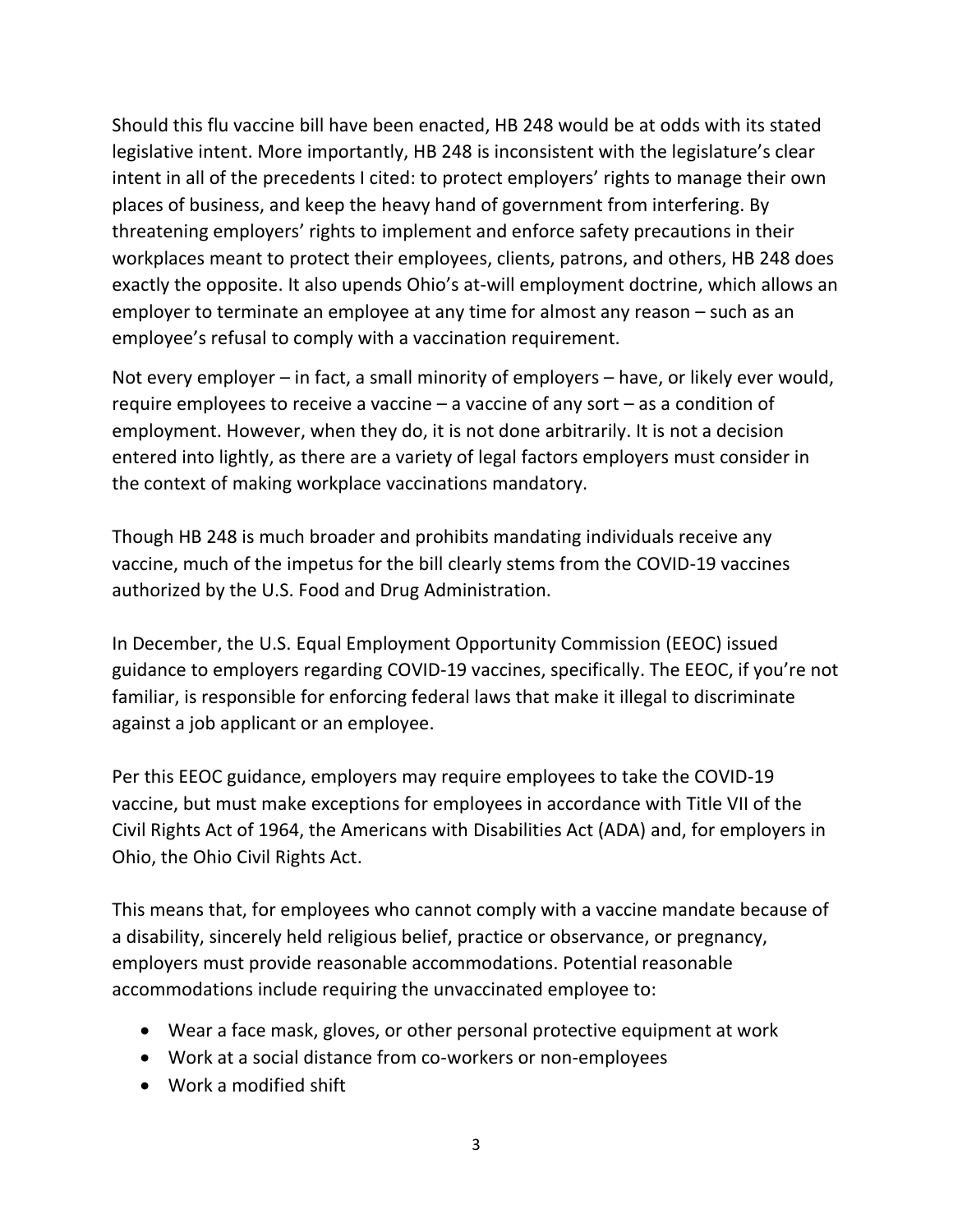- Get periodic COVID-19 tests
- Work via an approved telework arrangement
- Accept a reassignment

Employers who might require a vaccination must also watch for disparate impact, often referred to as unintentional discrimination. In her sponsor testimony, Rep. Gross shared a story about an employee who was terminated from his job for refusing the COVID-19 vaccine for cultural reasons, and described the individual's reason for declining the vaccine was because of the historical abuse and discrimination of others within the community of color.

It is already unlawful for employers to enact any employment policy, including to apply a vaccination requirement to employees, in a way that treats employees differently based on disability, race, color, religion, sex (including pregnancy, sexual orientation and gender identity), national origin, age, or genetic information, unless there is a legitimate non-discriminatory reason. Therefore, the EEOC cautions employers who have a mandatory vaccine requirement to consider how such a requirement may disparately impact certain employees based on characteristics protected under federal law, as some individuals or demographic groups may face greater barriers to receiving a COVID-19 vaccine than others.

Furthermore, all of the legal guidance surrounding the issue of mandatory vaccines directed at employers that I have seen recommends that, while a vaccine mandate is legally permissible, it is not necessarily the right choice for every employer. However, some employers have determined that requiring employees to be vaccinated is necessary in order to safeguard the health of other employees and their families, clients and visitors, or their communities.

You or I may disagree with an employer's determination that COVID-19 or any other infectious disease poses enough of a risk within that workplace to warrant requiring employees be vaccinated. We're all entitled, of course, to our own opinion on this determination. However, this bill takes the right to make that determination away from the employer, who knows their workplace better than anyone else.

Given the significant legal standards that employers must meet before requiring employees receive a vaccine, the Ohio Chamber believes an outright prohibition is not only an excessive government infringement on employers' rights to manage their workplace, but also unnecessary.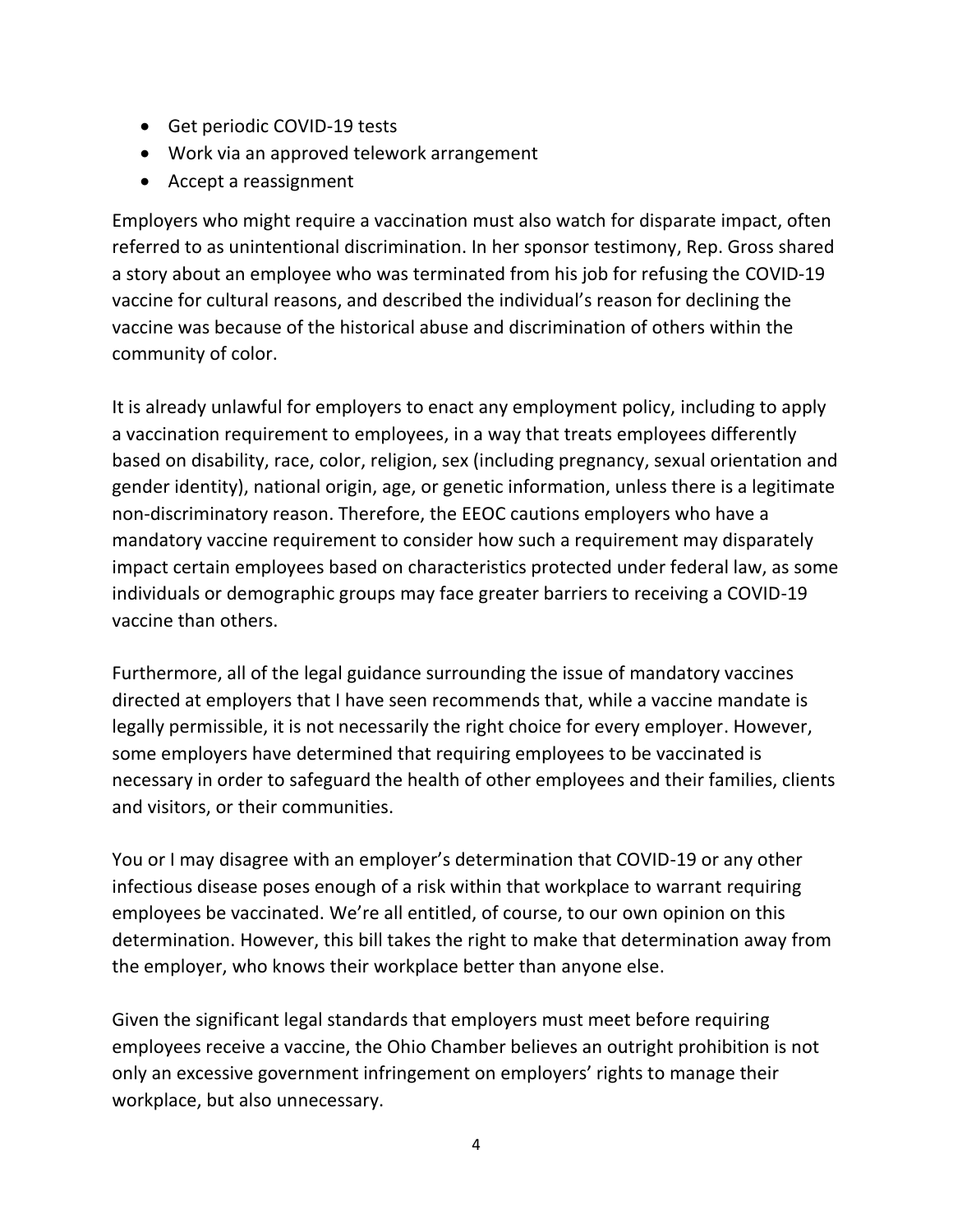In addition to HB 248 being an attempt to impose a government-knows-best, one-sizefits-all policy on private businesses, the bill also exposes employers to an increased risk of the Occupational Safety and Health Administration (OSHA) levying penalties against them.

The legislation's prohibition on treating individuals differently based upon their vaccination status would prevent businesses from having non-vaccinated employees or customers wear facial coverings, which in turn is problematic because OSHA is currently enforcing the CDC's COVID-19 guidance requiring people who have not yet received the COVID-19 vaccine to wear a facial covering indoors. As a result, if HB 248 were to pass, Ohio employers either risk an OSHA violation and fine if they do not enforce the CDC's COVID-19 policy, or would open themselves up to litigation alleging they violated Ohio law (HB 248) by treating an individual differently based upon their vaccination status.

This places Ohio employers in a no-win situation, and harms Ohio's business climate by increasing the risk of civil and administrative liability for companies across the state.

I also want to expand on my prior statement that HB 248 upends Ohio's at-will employment doctrine. This doctrine is a two-way street. While it allows employers to terminate an employee at any time for almost any reason, it also gives employees the same option: they have the freedom to walk away from a job for any reason – including if that job imposes safety protocols with which they disagree. Ultimately, Ohio's existing at-will employment doctrine already ensures no one can be forced to receive a vaccination they do not want to get. It is perfectly legal for them to refuse, or to make a personal choice to "exercise their beliefs according to the dictates of their conscience," as Rep. Gross put it in her sponsor testimony.

Lastly, HB 248 would create three new, separate causes of action that individuals can pursue against employers. In other words, three new grounds for filing a lawsuit. As the letter of opposition to HB 248 submitted today by the Ohio Alliance for Civil Justice notes, instead of limiting actions against employers, the bill encourages multiple actions against employers. This is alarming and represents a significant reversal from the General Assembly's efforts, supported strongly by the Ohio Chamber, over the past two decades to rein in frivolous lawsuits and create a common-sense civil justice system that is fair and predictable.